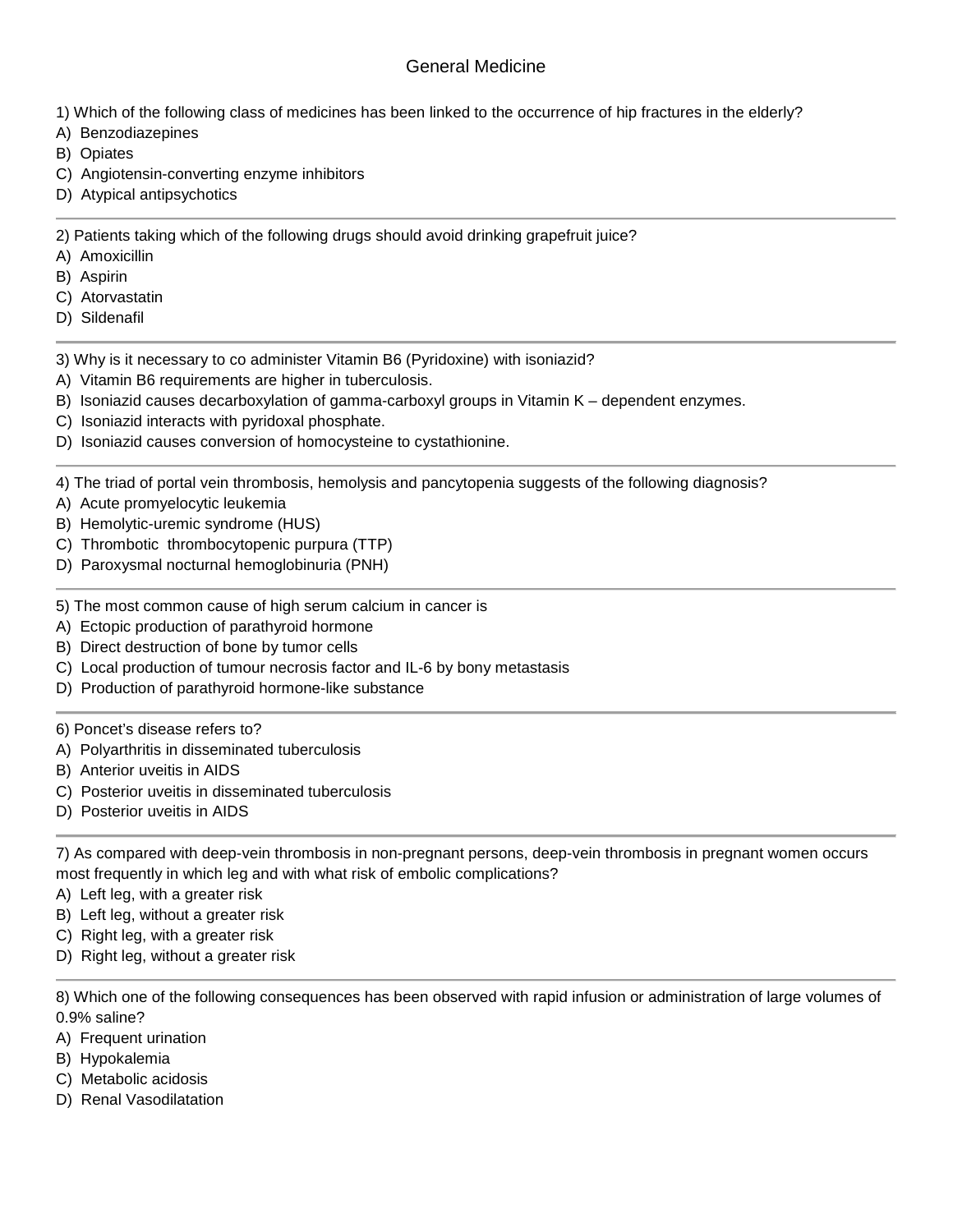9) Which of the following substances may interfere with gastrointestinal absorption of thyroxine?

- A) Acidophilus
- B) Echinacea
- C) Iron
- D) Vitamin D

10) Which one of the following statements is true regarding risk of relapse in minimal-change disease?

- A) Relapses are common and are more likely in patients 40 years of age or older
- B) Relapses are common and are more likely in patients younger than 40 years of age
- C) Relapses are uncommon but are more likely in patients 40 years of age or older
- D) Relapses are uncommon but are more likely in patients younger than 40 years of age

11) Percussion for splenic dullness is accomplished with following techniques except

- A) Nixon method
- B) Castell method
- C) Middleton maneuver
- D) Barkun method

12) Aplastic anemia has been associated with all of the following EXCEPT

- A) Carbamazepine
- B) Methimazole
- C) Non-steroidal inflammatory drugs
- D) Parvovirus B19 infection
- 13) Hemolytic-Uremic syndrome is characterised by all except-
- A) Acute renal failure
- B) Microangiopathic hemolytic anemia
- C) Thrombocytopenia
- D) Leukocytosis

14) Clubbing of the digits is NOT a sign of?

- A) Crohn's disease
- B) Bacterial endocarditis
- C) COPD
- D) ILD

15) Helicobacter pylori colonization is implicated in all of the following conditions EXCEPT

A) Duodenal ulcer

B) Gastric adenocarcinoma

- C) Gastric mucosa-associated lymphoid tissue (MALT) lymphoma
- D) Gastro esophageal reflux disease

16) All of the following are clinical manifestations of Ascaris lumbricoides infection EXCEPT

- A) Asymptomatic carriage
- B) Fever, headache, photophobia, nuchal rigidly and eosinophilia
- C) Nonproductive cough and pleurisy with eosinophilia
- D) Right upper quadrant pain and fever

17) Which of the following antibiotics has the weakest association with the development of Clostridium difficile-associated disease?

- A) Ceftriaxone
- B) Ciprofloxacin
- C) Clindmycin
- D) Piperacillin-tazobactum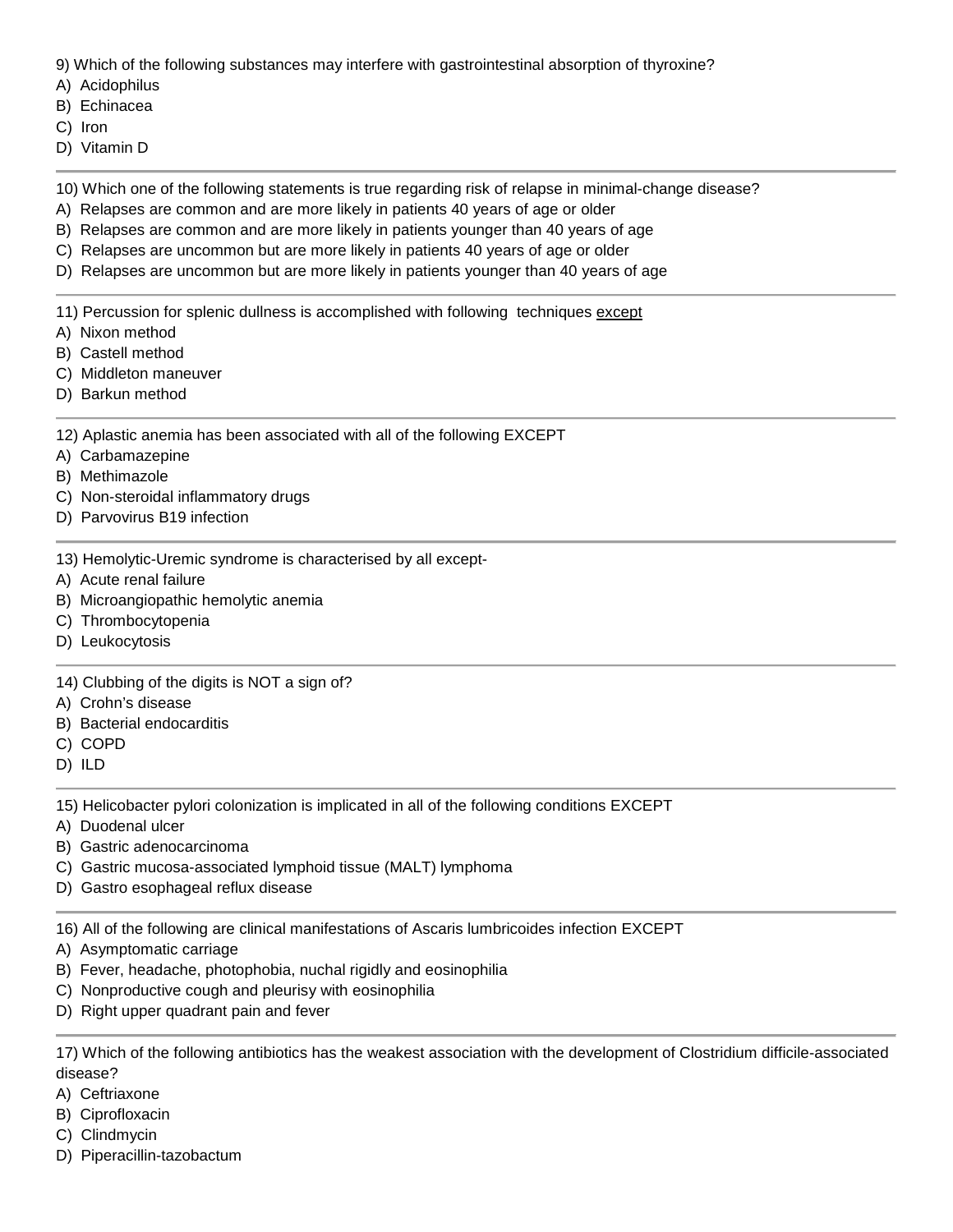18) Which one of the following choices is one of the major risk factors for invasive candidiasis?

A) Acute necrotizing pancreatitis

B) Central venous catheters

- C) Hematologic malignant disease
- D) Hemodialysis

19) Which one of the following drug classes is the mainstay of pharmacologic treatment of eosinophilic esophagitis?

- A) Antihistamines
- B) Leukotriene modifiers
- C) Mast-cell stabilizers
- D) Topical glucocorticoids

20) Which of the following statements is TRUE regarding the clinical manifestations of IgG4-related disease?

A) Constitutional symptoms are present in most cases.

- B) Mass lesions are uncommon.
- C) Muscle involvement has generally not been reported.
- D) Retroperitoneal involvement occurs in 40% of affected patients.

21) For diagnosis of coronary microvascular dysfunction, coronary flow reserve should be:

- $A) > 5$
- B) >3.5

 $C) < 2.5$ 

- $D) < 1.2$
- 22) Beta blockers do not:
- A) Decrease adrenergic drive
- B) Decrease QTc
- C) Increase QT dispersion
- D) Improve LV filling dynamics
- 23) Classification criteria for metabolic syndrome includes all EXCEPT
- A) Dysglycemia (Fasting Blood Glucose >200mg/dL)
- B) High cholesterol (serum total cholesterol >200mg/dL)
- C) High Triglycerides (serum TG>150)
- D) Low HDL (<40 in males and <50 in females)

24) On MRI "Pituitary Bright Spot" is due to-

- A) Pituitary stalk
- B) Posterior pituitary
- C) Anterior pituitary
- D) None of the above

25) Which of the following congenital heart defects causes fixed splitting of the second heart sound?

- A) Atrial septal defect
- B) Epstein's anomaly
- C) Patent foramen ovale
- D) All above

26) All the following drugs can cause eosinophilic pneumonia EXCEPT

- A) Nitrofurantoin
- B) Sulfonamides
- C) Nonsteroidal anti-inflammatory drugs (NSAIDs)
- D) Amiodarone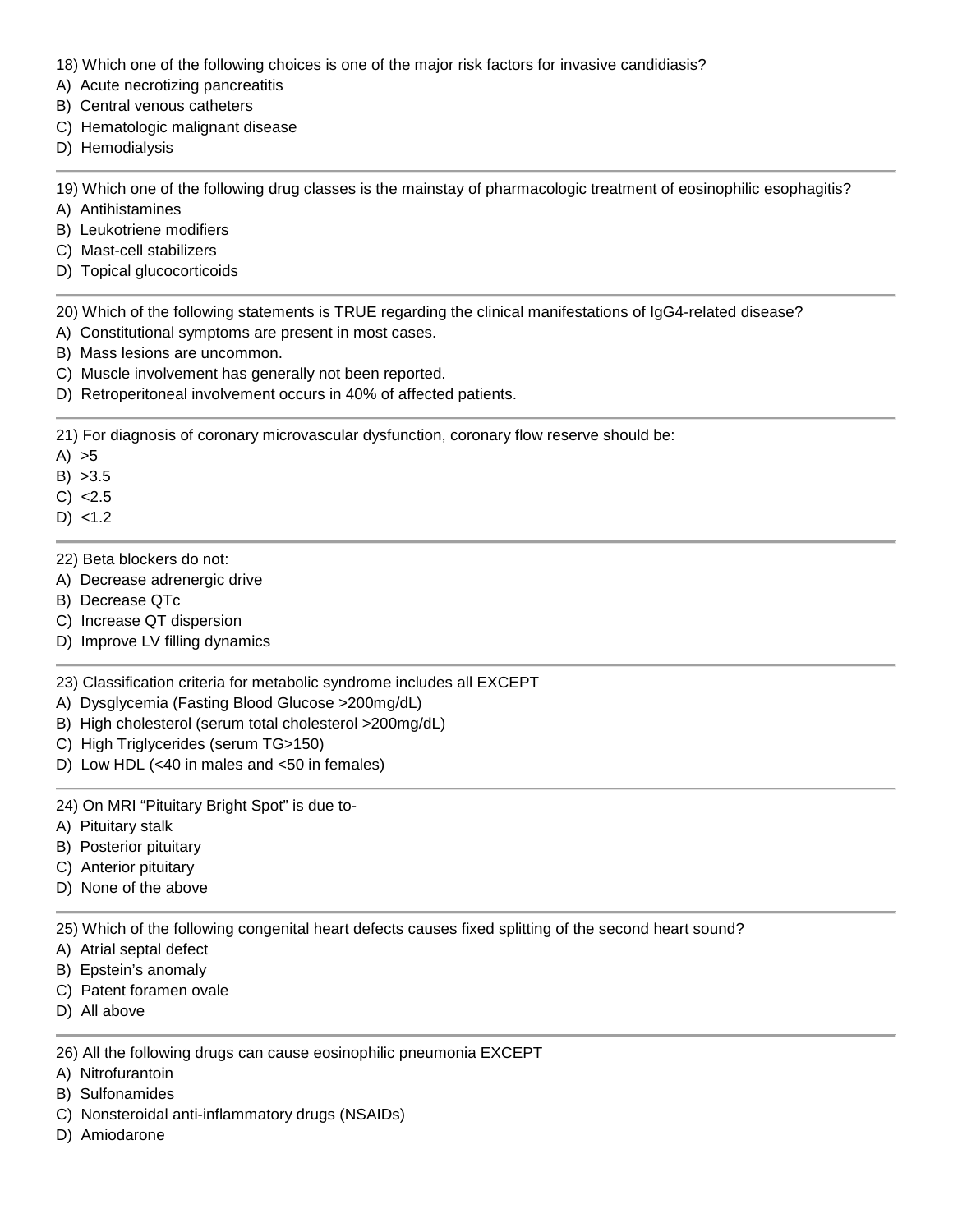27) Which one of the following choices is a new prokinetic agent for functional dyspepsia being evaluated in phase 3 trials in western countries?

- A) Acotiamide
- B) Cisapride
- C) Itopride
- D) Zacopride

28) Which drug acts on late sodium current?

- A) Ranolazine
- B) Ivabradin
- C) Doxazosin
- D) Mebifradil
- 29) Lorcaserin is a:
- A) Serotonin/noradrenalin reuptake inhibitor
- B) Serotonin 2C receptor agonist
- C) CB1 receptor antagonist
- D) Gastric and pancreatic lipase inhibitor
- 30) Hyperuricemia is an independent risk factor for:
- A) Systemic hypertension
- B) Diabetes mellitus
- C) Dyslipidemia
- D) Atherosclerosis
- 31) Nephrogenic Diabetes insipidus is treated by?
- A) Amiloride
- B) Thiazide diuretic
- C) Indomethacin
- D) All of the above

32) All the following are pulmonary manifestations of systemic lupus erythematosus (SLE) EXCEPT:

- A) Pleuritis
- B) Progressive pulmonary fibrosis
- C) Pulmonary haemorrhage
- D) Diaphragmatic dysfunction with loss of lung volumes

33) From which stage of sleep are the parasomnias somnambulism and night terrors most likely to occur?

- A) Stage 1
- B) Stage 2
- C) Stage 3 / 4 (slow-wave sleep)
- D) Rapid-eye-movement (REM) sleep
- 34) Which of the following interstitial lung disease is not associated with smoking?
- A) Desquamative interstitial pneumonitis
- B) Respiratory bronchiolitis-interstitial disease
- C) Pulmonary Langerhans cell histiocytosis
- D) Bronchiolitis obliterans organizing pneumonia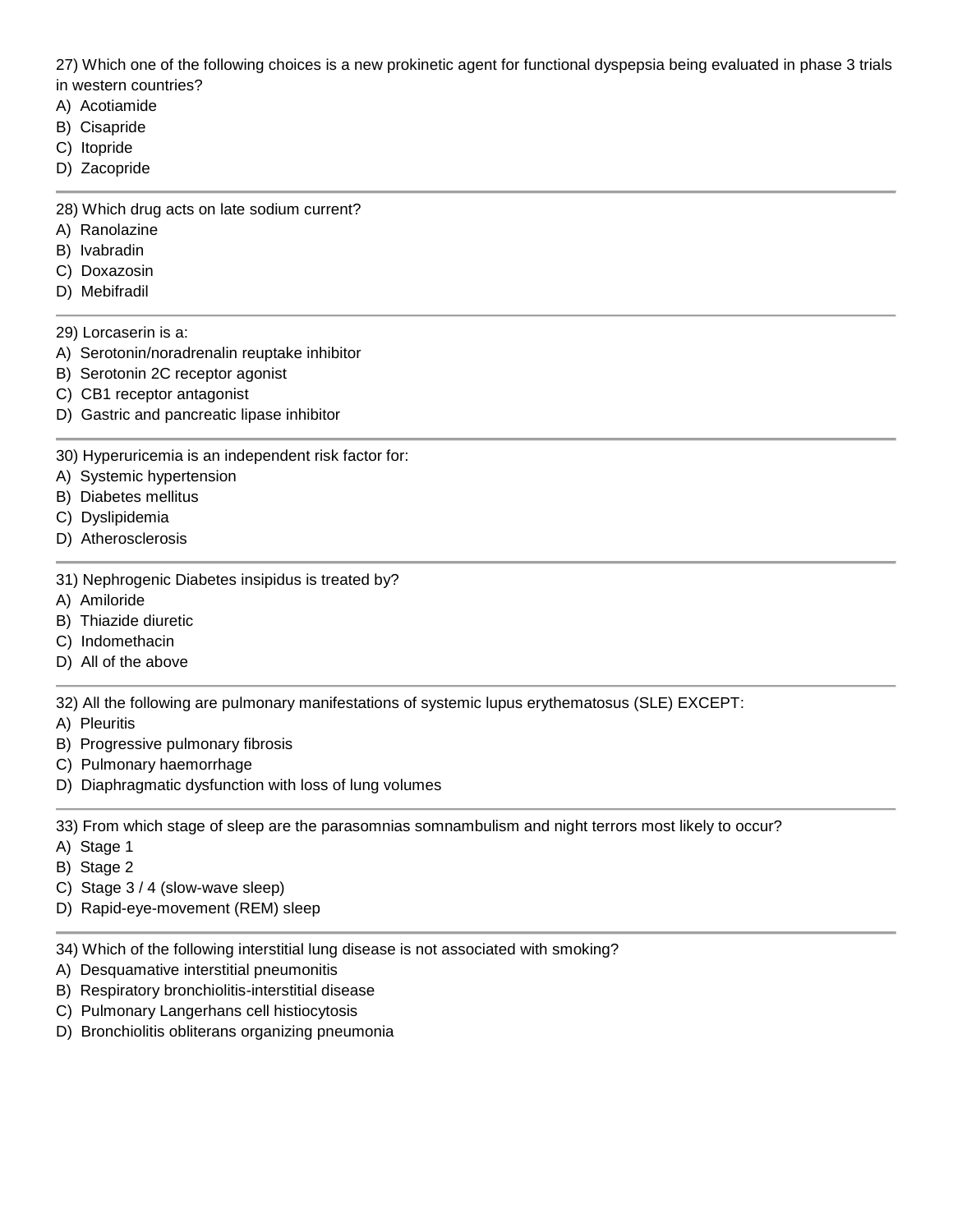35) Which one of the following choices represents one of the cancers that have most commonly been associated with membranous nephropathy?

- A) Liver cancer
- B) Pancreatic cancer
- C) Prostate cancer
- D) Thyroid cancer
- 36) Carbapenam group of antibiotics are ineffective in -
- A) Extended spectrum beta lactamase (ESBL)
- B) NDM1 producing bacteria
- C) Klebsiella pneumonia
- D) Acinetobacter

37) Which one of the following statements about the treatment of tuberculosis is true?

A) In addition to drug-resistance mutations, multiple Mycobacterium tuberculosis genetic factors appear to influence treatment outcomes.

- B) Studies have shown limited penetration by rifampin into caseous foci.
- C) The 6-month standard course of therapy for drug-susceptible disease is longer than necessary for some patients.
- D) At least three M. tuberculosis subpopulations with different intrinsic drug susceptibilities are thought to exist.

38) Which one of the following agents is generally recommended for the treatment of venous thromboembolism during pregnancy?

- A) Dabigatran
- B) Low-molecular-weight heparin
- C) Unfractionated heparin
- D) Warfarin

39) Which of the following in not true regarding parathyroid hormone (PTH) and Vitamin D?

- A) Vitamin D deficiency causes hyperparathyroidism
- B) PTH is needed for 1-hyroxylation in the liver
- C) Magnesium is needed for PTH secretion
- D) PTH is needed for 1-hydroxylation in the kidneys

40) All of the following are examples of advanced glycation end products EXCEPT:

- A) HbA1c
- B) Glycated albumin
- C) Fructosamine
- D) Salivary glycosylation

41) Which of the following is considered as fourth component of glycemic control?

- A) Glycemic variability
- B) HbA1c
- C) Glycated albumin
- D) Post-prandial plasma glucose
- 42) Which drug should be avoided in heart failure?
- A) Saxagliptin
- B) Pioglitazone
- C) Metformin
- D) All of the above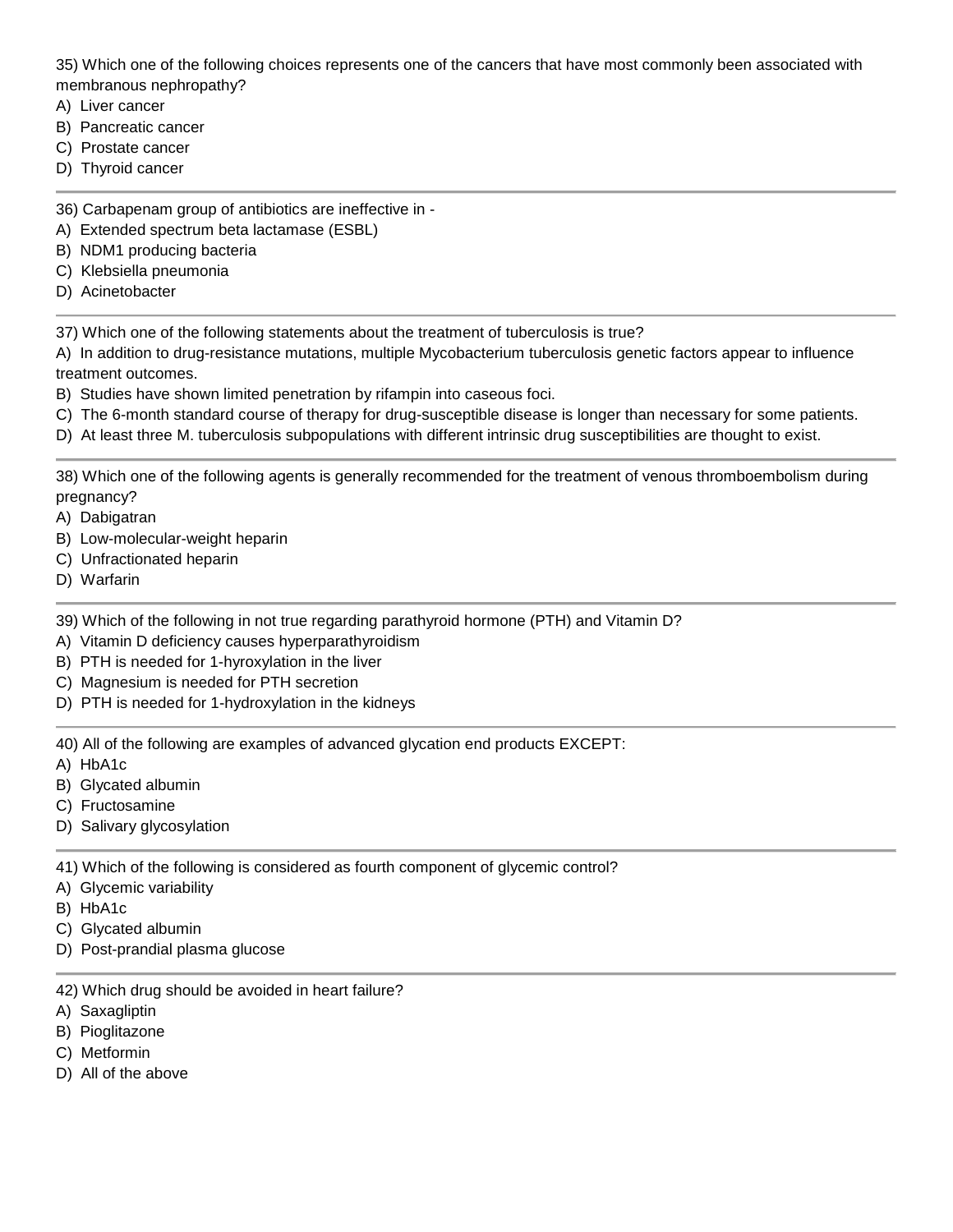43) Significant allergic reactions like angioedema, anaphylaxis and Stevens-Johnson syndrome are seen with:

- A) Sitagliptin
- B) Vildagliptin
- C) Saxagliptin
- D) Linagliptin

44) Subclinical hypothyroidism is defined as elevated TSH with:

- A) Normal T4
- B) Low T4
- C) Low FT4
- D) Normal FT4

45) Which of the following statements about alcoholic liver disease is not true?

- A) Alcoholic cirrhosis is often characterized by diffuse fine scarring with small regenerative nodules
- B) Ratio of AST to ALT is often higher than 2
- C) Serum aspartate aminotransferase levels are often greater than 1000U/L
- D) Concomitant hepatitis C accelerates the development of alcoholic cirrhosis

46) All the following are potential side effects of Infliximab except:

- A) Demyelinating disorders
- B) Exacerbation of heart failure
- C) Pancytopenia
- D) Pulmonary fibrosis

47) What is the most common extra-articular manifestation of ankylosing spondylitis?

- A) Anterior uveitis
- B) Cataracts
- C) Inflammatory bowel disease
- D) Third-degree heart block

48) All the following organisms have been implicated in reactive arthritis except

- A) Chlamydia trachomatis
- B) Niesseria gonorrheae
- C) Salmonella enteritidis
- D) Shigela dysenteriae

49) Which one of the following clinical findings suggests an increased risk that a thyroid nodule is malignant?

- A) Family history of auto-immune thyroiditis
- B) Family history of multiple endocrine neoplasia type 1.
- C) Female sex
- D) Focal uptake of  $18$  F- fluorodeoxyglucose by the thyroid
- 50) Which one of the following statements accurately describes ibrutinib?
- A) It is an inhibitor of Bruton's tyrosine kinase
- B) It is an interleukin-2 receptor agonist
- C) It is a monoclonal antibody directed against CD20
- D) It is a phosphoinositide3-kinase inhibitor
- 51) Which one of the following statements best describes Selexipag?
- A) It is a guanylate cyclase stimulator
- B) It is a phosphodiesterase type 5 inhibitor
- C) It is an IP prostacyclin-receptor agonist
- D) It is an endothelin-receptor antagonist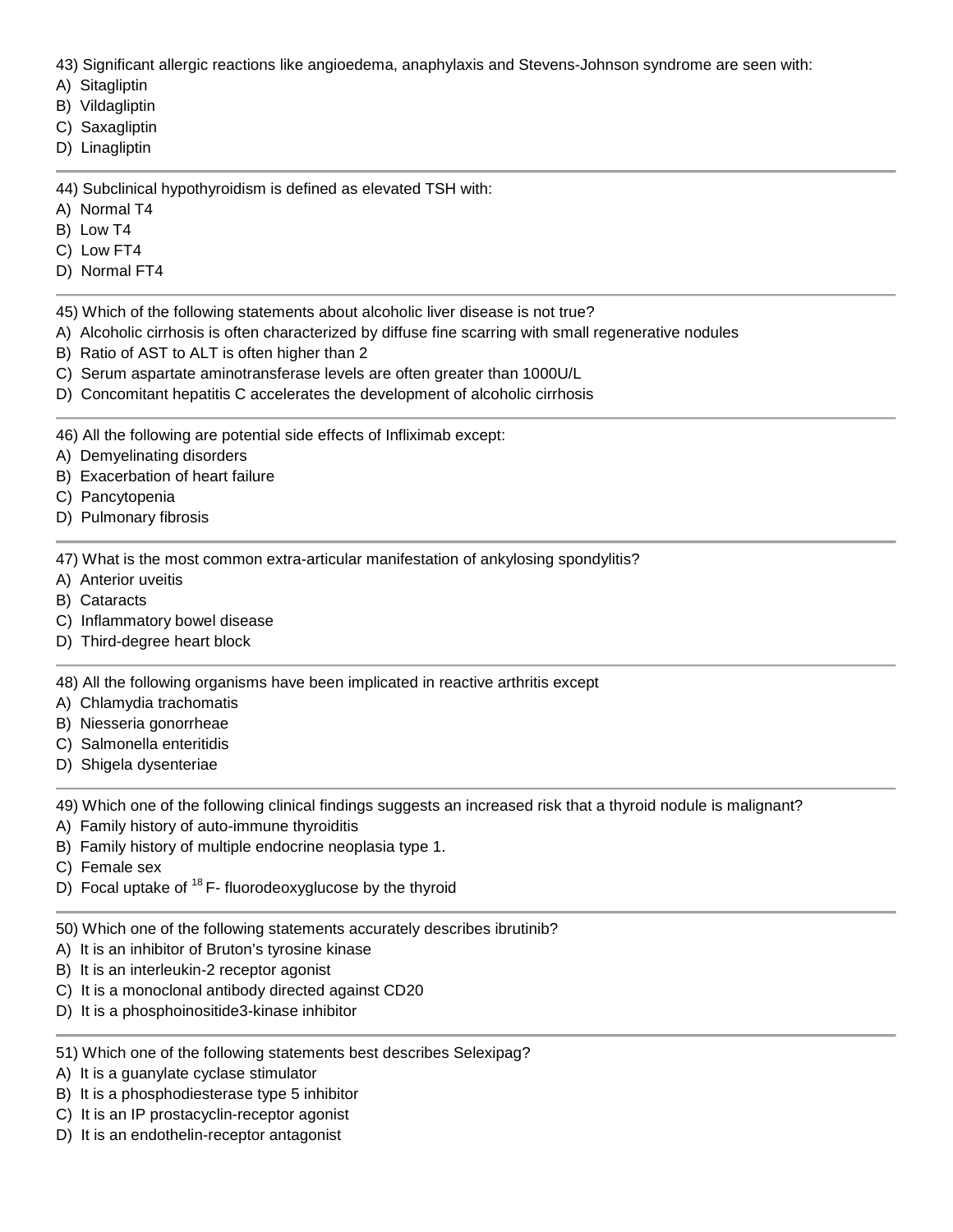- 52) Indications for treating subclinical hyperthyroidism are all except
- A) Age  $> 65$  years
- B) Presence of heart disease
- C) Post menopausal women
- D) Symptomatic patient
- 53) SIADH is diagnosed by:
- A) Schwartz criteria
- B) Serum vasopressin levels
- C) Water loading tests
- D) All of the above

54) Distinct complication of hepatic hydrothorax is

- A) Hepatic encephalopathy
- B) ARDS
- C) Hydro-pneumothorax
- D) Spontaneous bacterial empyema

55) What total kidney volume is a risk factor for rapid deterioration of GFR in ADPKD?

- A) 750 ml
- B) 2000 ml
- C) 1500 ml
- D) 500 ml

56) A patient with Systemic Lupus Erythematosus (SLE) has impaired kidney function. Which class is unlikely in renal histology?

- A) Class IV
- B) Class III
- C) Class II
- D) Class V

57) All the following drugs are associated with an increased risk of osteoporosis in adults except

- A) Cyclosporine
- B) Dilantin
- C) Heparin
- D) Ranitidine

58) All the following are effects of hypercalcemia except

- A) Diarrhea
- B) Confusion
- C) Polyuria
- D) Short QT interval

59) All of the following would be expected to increase serum prolactin levels except

- A) Chest wall trauma
- B) Hyperthyroidism
- C) Renal failure
- D) Sexual orgasm

60) Which one of the following statements about the clinical manifestations of narcolepsy is true?

- A) Affected patient tend to have low body-mass index (BMI)
- B) Complex auditory hallucinations are common
- C) Rapid-eye-movement (REM) sleep can occur at any time of day
- D) Symptoms usually begin in midlife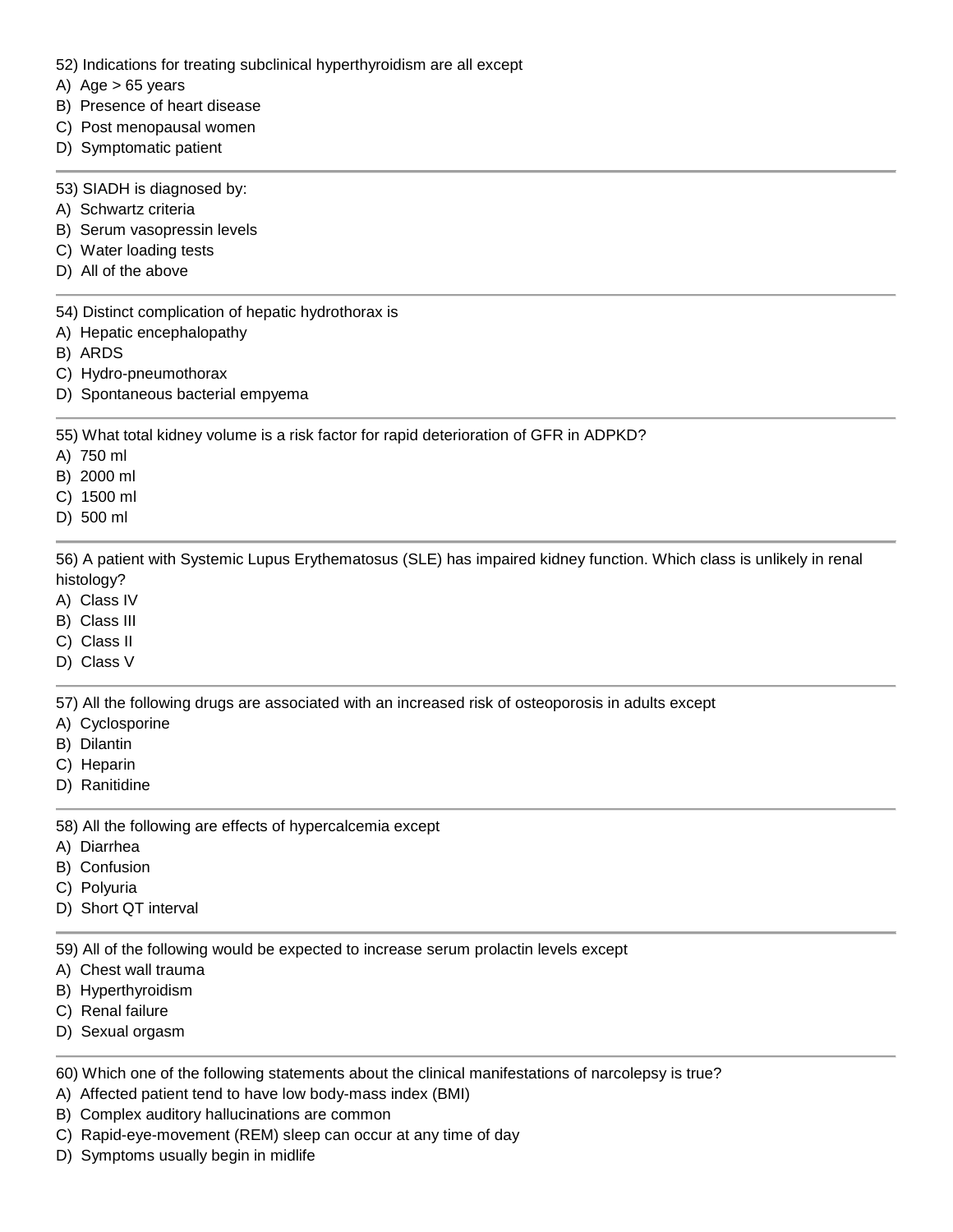- 61) In IgA nephropathy, deposition of IgA occurs in –
- A) Glomerular capillaries
- B) Glomerular mesangium
- C) Glomerular basement membrane
- D) All of these

62) Which one of the following statements describes the ability of rifampin and levofloxacin to cross the blood-brain barrier?

- A) CSF concentrations of both drugs are < 30% of the plasma concentrations.
- B) CSF concentrations of both drugs reach 70% of the plasma concentrations.

C) CSF concentration of Levofloxacin reach 70% of the plasma concentration; those of rifampin reach < 30% of plasma concentration.

D) CSF concentration of rifampin reach 70% of the plasma concentration; those of Levofloxacin reach < 30% of plasma concentration.

63) Which one of the following statements about pharmacologic therapies for postmenopausal osteoporosis is true?

- A) Denosumab cannot be used in compromised renal function.
- B) Teriparatide works primarily by decreasing bone resorption.
- C) Use of bisphosphonates should be limited to those who have normal serum Vitamin D levels.
- D) Zoledronic acid causes flulike symptoms for up to 3 days after the first infusion in up to two thirds of patients.

## 64) High dietary intake of sodium leads to

- A) Increased risk of calcium stone formation
- B) Decreased risk of calcium stone formation
- C) Has no effect on stone formation
- D) None of the above

65) According to the current recommendations. metformin can be used in type 2 DM with CKD till e-GFR of:

- A) 30 ml/min
- B) 40 ml/min
- C) 50 ml/min
- D) 60 ml/min

66) Which is the safest sulfonylurea in chronic kidney disease?

- A) Glibenclimide
- B) Gliclazide
- C) Glimepride
- D) Glipizide

67) Which of the following therapies have been shown to retard deterioration of lung functions in COPD?

- A) Salmeterol
- B) Tiotropium
- C) Inhaled steroids
- D) None of the above

68) The indication of starting inhaled corticosteroids in COPD is:

- A) FEV1 < 30%
- B) FEV1 < 60%
- C) More than 2 exacerbations per year
- D) More than 4 exacerbations per year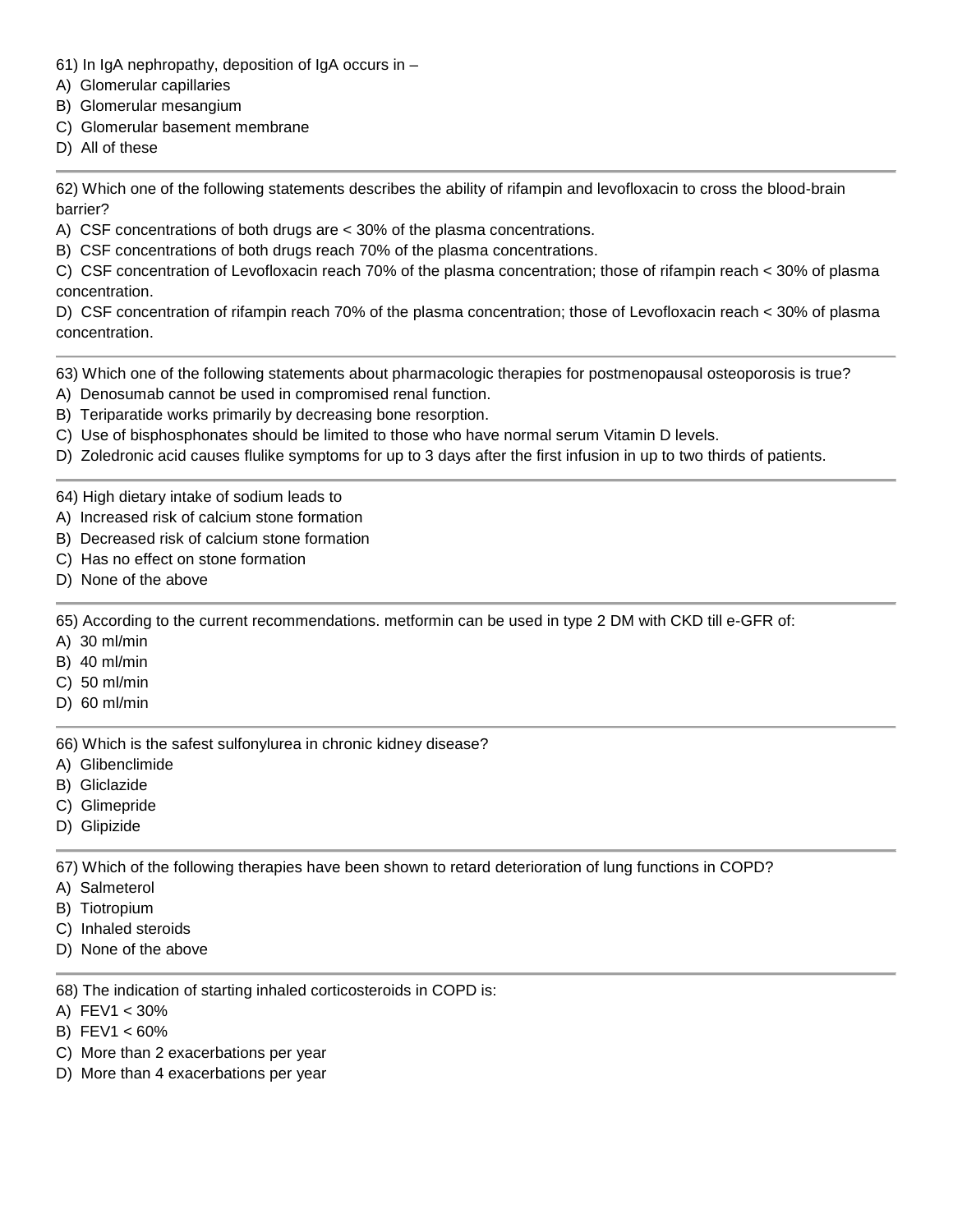- 69) What is true about angiotensin converting enzyme (ACE) levels in sarcoidosis:
- A) Elevated ACE levels predict worse outcomes
- B) ACE is a sensitive biomarker for diagnosis of sarcoidosis
- C) ACE is a specific biomarker for diagnosis of sarcoidosis
- D) ACE activity may predict disease activity in selected cases
- 70) The earliest site to be involved in Alzheimer's disease is:
- A) Perihippocampal region
- B) Frontal lobe
- C) Temporo-parietal region
- D) Anterior thalamic nucleus
- 71) Which of the following statements about Syringomyelia is true?
- A) > 50% cases associated with Chiari malformations
- B) Symptoms typically begin in middle life
- C) Syrinx cavities are always congenital
- D) Vibration & position sense are usually diminished

72) Which drug can be used safely during pregnancy for treatment of chronic hepatitis-B infection -

- A) Telbivudine
- B) Tenofovir
- C) Entecavir
- D) Both A & B

73) Which one of the following statements about the management of functional dyspepsia is true?

- A) Antacids are modestly effective in reducing symptoms
- B) Psychological therapies have an established role in treatment.
- C) The benefit of helicobacter pylori eradication therapy may be greatest for patients with postprandial fullness.
- D) Tricyclic antidepressants such as amitriptyline are preferred over selective serotonin-reuptake inhibitors for treatment.

74) Which one of the following statements is true about the treatment of drug-resistant tuberculosis?

- A) Regimens for MDR disease are substantially more toxic than standard regimens
- B) Rifampin resistance in the absence of isoniazid resistance is not uncommon
- C) Appropriate duration of treatment for MDR tuberculosis is 20 months
- D) WHO recommends an induction phase lasting 4 months for MDR disease

75) Which one of the following statements is true regarding Vasculitis?

- A) Associated cardiac disease is typically limited to disorders that affect the small vessels.
- B) Cutaneous involvement is generally seen with disorders that affect the large vessels.
- C) Skin findings include palpable purpura that may ulcerate.
- D) Tests for ANA & ANCA are rarely positive.

76) Primary antiepileptic drug which should be avoided in patients with pre-existing cardiac disease is:

- A) Phenytoin sodium
- B) Sodium valproate
- C) Carbamazepine
- D) Phenobarbitone

77) Drug of choice to treat early alcohol- related seizure in ICU is:

- A) Midazolam
- B) Diazepam
- C) Phenytoin sodium
- D) Lorazepam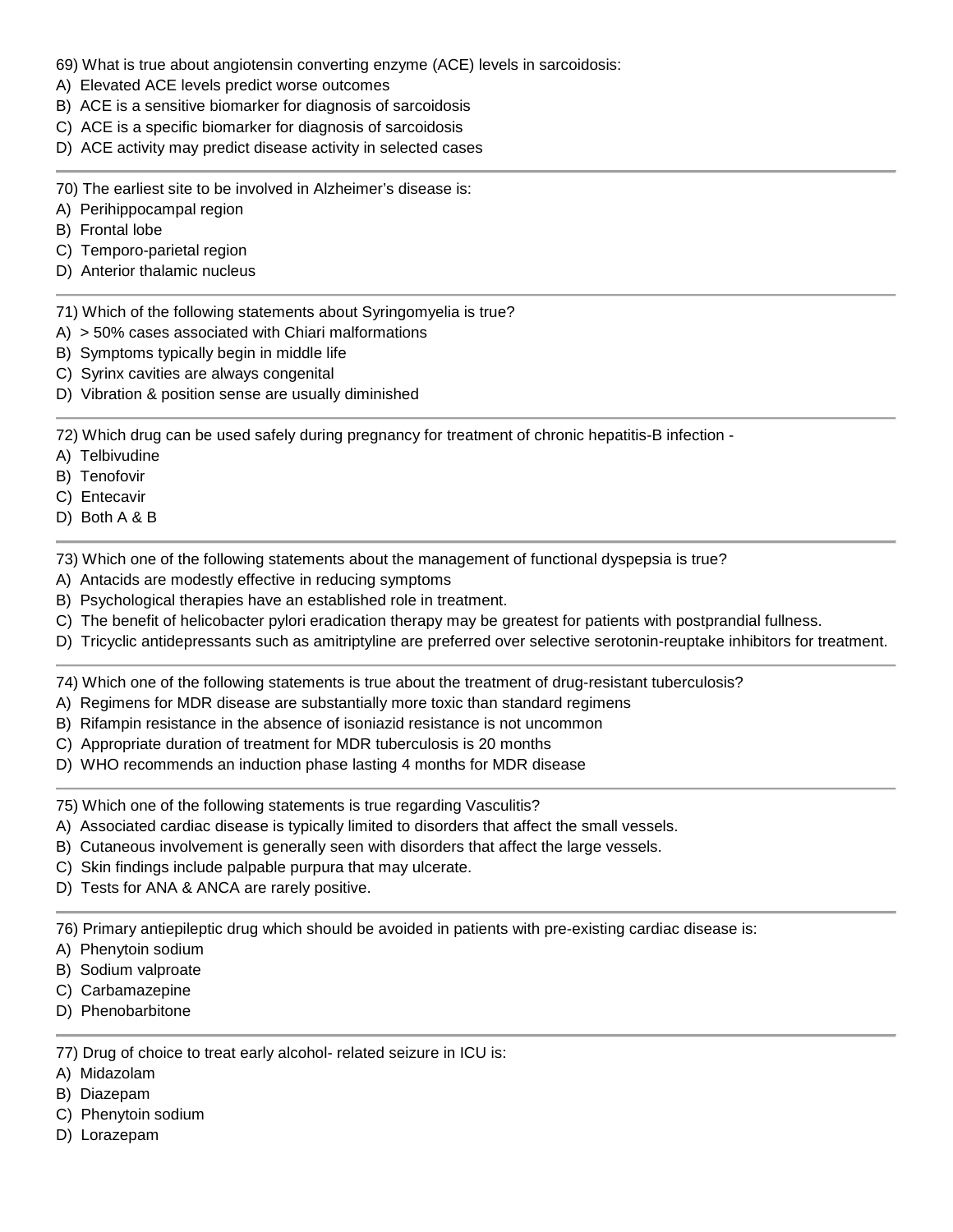- 78) All of the following are CNS manifestations of SLE except:
- A) Myasthenis gravis
- B) Demyelinating syndrome
- C) Aseptic meningitis
- D) Myelopathy syndrome

79) Which of the following are the dermatological manifestations of primary Sjogren's syndrome?

- A) Dryness of skin
- B) Alopecia
- C) Annular erythema
- D) All the above

80) Which is the most common invasive fungal disease in lung transplant recipient?

- A) Aspergillosis
- B) Candidiasis
- C) Pneumocystis jiroveci
- D) Mucormycosis

81) Which of the following neurologic phenomena is classically associated with herniation of the brain through the foramen magnum?

- A) Third nerve compression and ipsilateral papillary dilatation
- B) Catatonia
- C) "Locked in" state
- D) Respiratory arrest
- 82) All of the following are side effects of phenytoin except
- A) Leucopenia
- B) Ataxia
- C) Osteomalacia
- D) Facial coarsening

83) Which of the following medicines has been most commonly implicated in development of noninfectious chronic meningitis?

- A) Acetaminophen
- B) Ibuprofen
- C) Beta-lactam antibiotics
- D) Phenobarbitone

84) All of the following match the anticoagulant with its correct mechanism of action except

- A) Abciximab GpIIb/IIIa receptor inhibition
- B) Clopidogrel inhibition of thromboxane A2 release
- C) Fondaparinux inhibition of factor Xa
- D) Argatroban thrombin inhibition

85) All the following types of cancer commonly metastasize to the central nervous system except

- A) Ovarian
- B) Breast
- C) Melanoma
- D) Hypernephroma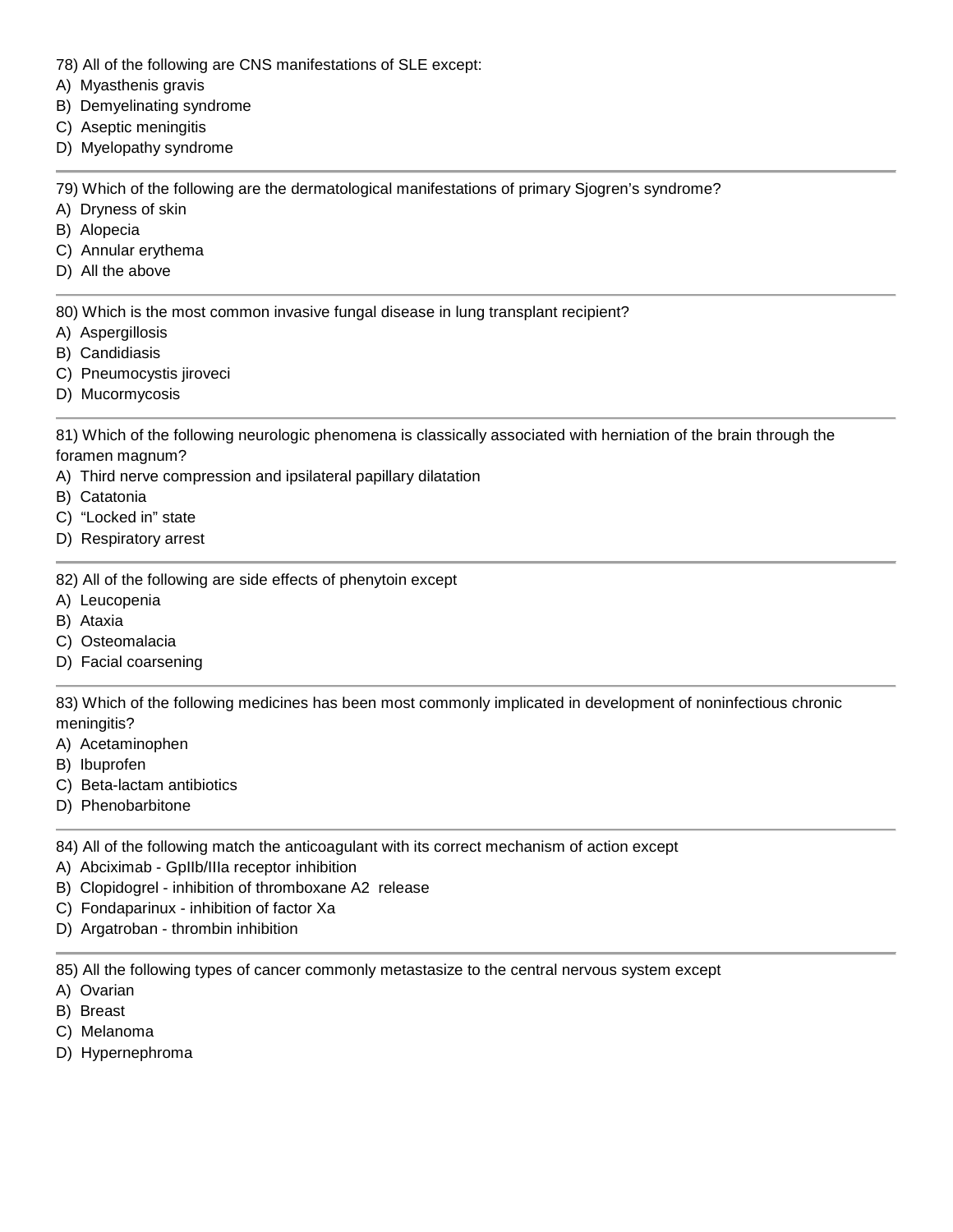86) The cushing response is?

- A) Slowing of respiration
- B) Decrease of pulse rate
- C) Increase in arterial blood pressure
- D) Decrease of blood pressure

87) A 36 year old man with HIV (Cd4+ count 112) develops a scaly, waxy, yellowish, patchy, crusty, pruritic rash on and around his nose. Rest of his skin examination is normal. What is the likely diagnosis?

- A) Molluscum contagiosum
- B) Psoriasis
- C) Reactivation herpes zoster
- D) Seborrheic dermatitis

88) Which one of the following podocyte receptors is targeted by an autoantibody associated with primary membranous nephropathy?

- A) DDR 1
- B) IGF 1R
- C) PLA 2R
- D) PDGFR

89) A 40 year patient presented with ABG values – Na<sup>+</sup> 140, K<sup>+</sup> 4.0, Cl<sup>-</sup> 106, HCO<sub>3</sub> 14, AG 20, PaCO<sub>2</sub> 24, pH 7.39, the diagnosis is –

- A) Metabolic acidosis, respiratory acidosis
- B) Metabolic acidosis, respiratory alkalosis
- C) Metabolic alkalosis, respiratory alkalosis
- D) Metabolic alkalosis, respiratory acidosis

90) All of the following factors increase the risk for Clostridium difficile-associated disease except

- A) Antacids
- B) C. difficile colonization
- C) Enteral tube feeds
- D) Older age

91) All of the following clinical findings are consistent with severe mitral stenosis except

- A) Atrial fibrillation
- B) Opening snap late after S2
- C) Pulsatile liver
- D) Right ventricular heave

92) Acute hyperkalemia is associated with which of the following ECG changes?

- A) QRS widening
- B) Prolongation of ST segment
- C) Decrease in PR interval
- D) T wave flattening

93) Which of the following organisms is unlikely to be found in the sputum of a patient with cystic fibrosis?

- A) Haemophilus influenzae
- B) Aspergillus fumigates
- C) Staphylococcus aureus
- D) Acinetobacter baumannii